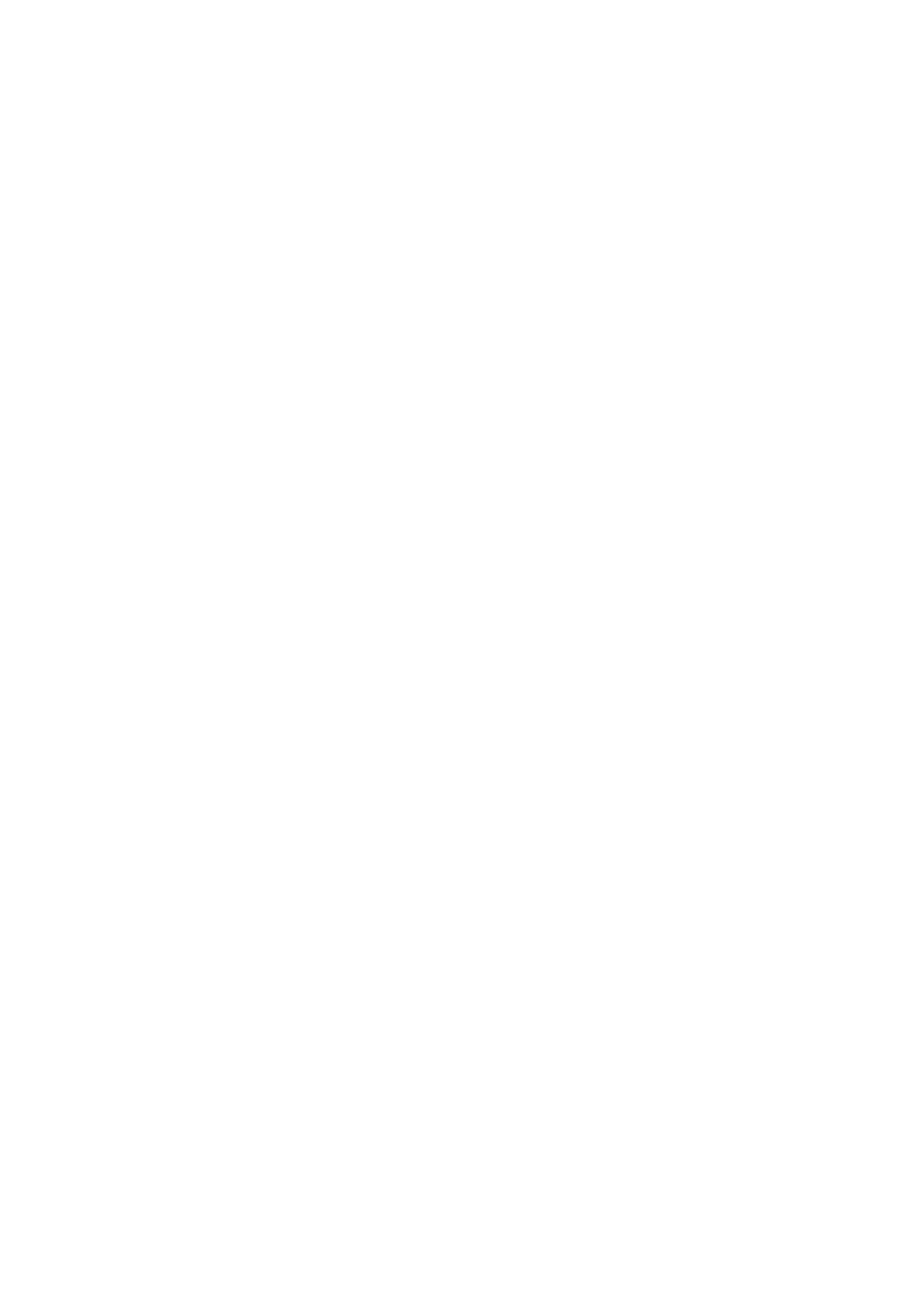|     |                                                                                                                                                                                                                                                                                                                                                                  | Page(s)<br>herewith |
|-----|------------------------------------------------------------------------------------------------------------------------------------------------------------------------------------------------------------------------------------------------------------------------------------------------------------------------------------------------------------------|---------------------|
|     | <b>SAFEGUARDING BRIEFING</b>                                                                                                                                                                                                                                                                                                                                     |                     |
|     | All Members are asked to attend a briefing on Safeguarding issues that will take<br>place immediately following this Full Council meeting.                                                                                                                                                                                                                       |                     |
|     | The briefing session is being presented by Breckland Training Services.                                                                                                                                                                                                                                                                                          |                     |
| 1.  | <b>MINUTES</b>                                                                                                                                                                                                                                                                                                                                                   | $6 - 11$            |
|     | To confirm the minutes of the meeting held on 8 December 2016.                                                                                                                                                                                                                                                                                                   |                     |
| 2.  | <b>APOLOGIES</b>                                                                                                                                                                                                                                                                                                                                                 |                     |
|     | To receive apologies for absence.                                                                                                                                                                                                                                                                                                                                |                     |
| 3.  | DECLARATION OF INTERESTS                                                                                                                                                                                                                                                                                                                                         |                     |
|     | The duties to register, disclose and not to participate for the entire consideration<br>of the matter, in respect of any matter in which a Member has a disclosable<br>pecuniary interest are set out in Chapter 7 of the Localism Act 2011. Members<br>are also required to withdraw from the meeting room as stated in the Standing<br>Orders of this Council. |                     |
| 4.  | <b>CHAIRMAN'S ANNOUNCEMENTS</b>                                                                                                                                                                                                                                                                                                                                  | $12 - 13$           |
| 5.  | <b>LEADER'S ANNOUNCEMENTS</b>                                                                                                                                                                                                                                                                                                                                    |                     |
|     | To receive a verbal update from Councillor Nunn, Leader of the Council.                                                                                                                                                                                                                                                                                          |                     |
| 6.  | <b>QUESTIONS ON NOTICE UNDER STANDING ORDER NO 6</b>                                                                                                                                                                                                                                                                                                             |                     |
| 7.  | QUESTIONS WITHOUT NOTICE UNDER STANDING ORDER NO 7                                                                                                                                                                                                                                                                                                               |                     |
| 8.  | <b>CABINET MINUTES</b>                                                                                                                                                                                                                                                                                                                                           | 14 - 18             |
|     | Unconfirmed minutes of the Cabinet meeting held on 3 January 2017.                                                                                                                                                                                                                                                                                               |                     |
| 9.  | <b>OVERVIEW AND SCRUTINY COMMISSION</b>                                                                                                                                                                                                                                                                                                                          |                     |
|     | 24 November 2016<br>a)                                                                                                                                                                                                                                                                                                                                           | 19 - 24             |
|     | Confirmed Minutes of the Overview & Scrutiny Commission meeting held<br>on 24 November 2016.                                                                                                                                                                                                                                                                     |                     |
|     | b)<br>5 January 2017                                                                                                                                                                                                                                                                                                                                             | $25 - 27$           |
|     | Unconfirmed Minutes of the Overview & Scrutiny Commission meeting<br>held on 5 January 2017.                                                                                                                                                                                                                                                                     |                     |
| 10. | <b>PLANNING COMMITTEE</b>                                                                                                                                                                                                                                                                                                                                        | $28 - 40$           |
|     | Confirmed Minutes of the Planning Committee meeting held on 12 December<br>2016.                                                                                                                                                                                                                                                                                 |                     |
|     |                                                                                                                                                                                                                                                                                                                                                                  |                     |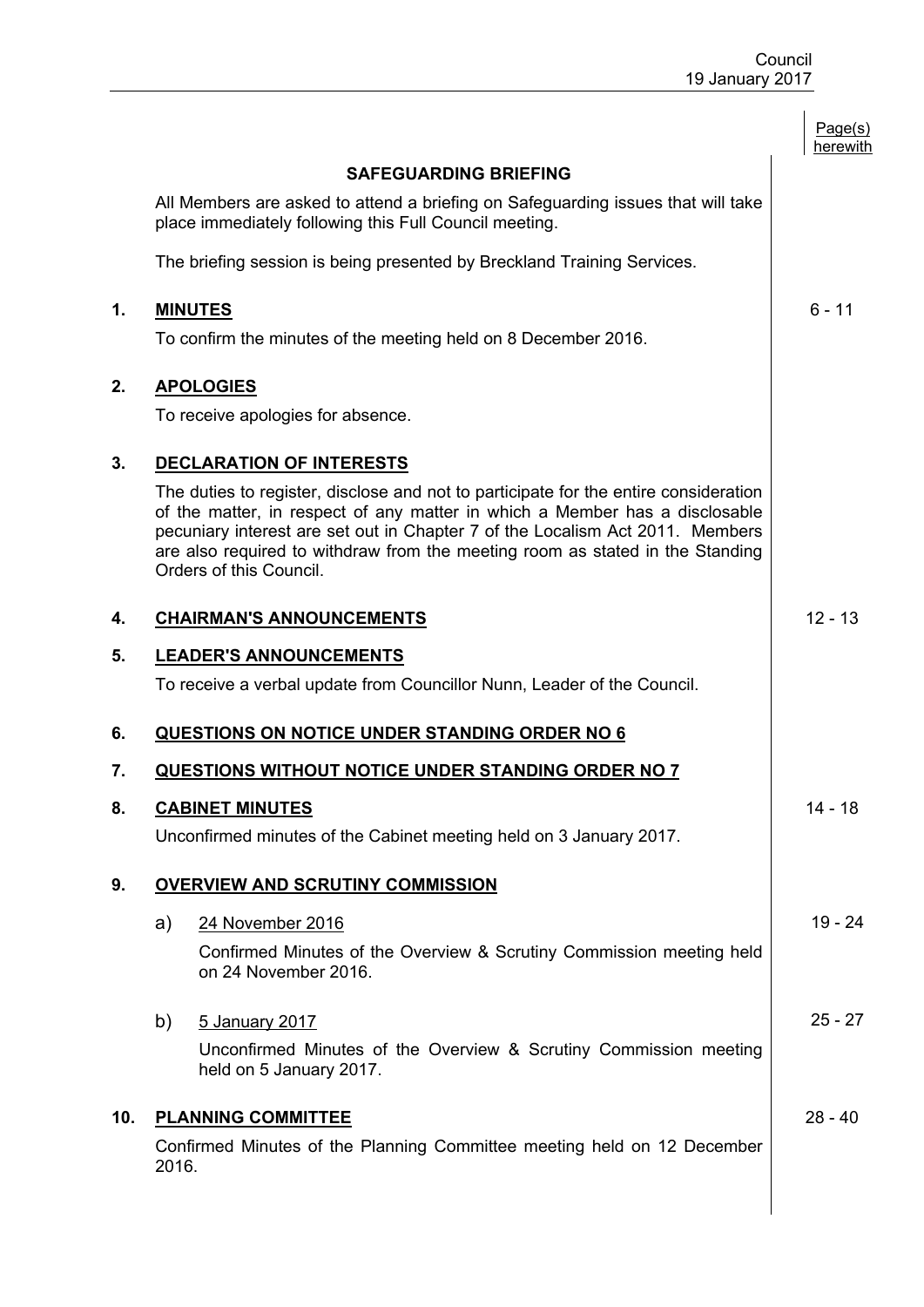|     |                                                                                                                                                                                                                                                                                                                                                                                                                        | Page(s)<br>herewith |
|-----|------------------------------------------------------------------------------------------------------------------------------------------------------------------------------------------------------------------------------------------------------------------------------------------------------------------------------------------------------------------------------------------------------------------------|---------------------|
| 11. | <b>GOVERNANCE &amp; AUDIT COMMITTEE</b>                                                                                                                                                                                                                                                                                                                                                                                | $41 - 48$           |
|     | Unconfirmed Minutes of the Governance & Audit Committee meeting held on 9<br>December 2016.                                                                                                                                                                                                                                                                                                                            |                     |
|     | Members are asked to note that the recommendation at Minute No.66/16 will be<br>considered under Agenda item 12.                                                                                                                                                                                                                                                                                                       |                     |
| 12. | <b>GOVERNANCE AND AUDIT COMMITTEE - TERMS OF REFERENCE</b><br><b>REVIEW</b>                                                                                                                                                                                                                                                                                                                                            | $49 - 56$           |
|     | Report of the Executive Director, Commercialisation (Statutory S151 Officer).                                                                                                                                                                                                                                                                                                                                          |                     |
| 13. | <b>BRECKLAND STREET NAMING &amp; NUMBERING POLICY</b>                                                                                                                                                                                                                                                                                                                                                                  | $57 - 95$           |
|     | Report of the Executive Director, Place.                                                                                                                                                                                                                                                                                                                                                                               |                     |
| 14. | SNETTERTON ELECTRICITY POWER UPGRADE PROJECT                                                                                                                                                                                                                                                                                                                                                                           | $96 - 104$          |
|     | Report of the Executive Director, Commercialisation (S151 Officer).                                                                                                                                                                                                                                                                                                                                                    |                     |
| 15. | <b>HR POLICY HANDBOOK</b>                                                                                                                                                                                                                                                                                                                                                                                              | 105 - 144           |
|     | Report of the Executive Manager, People & Public Protection.                                                                                                                                                                                                                                                                                                                                                           |                     |
| 16. | <b>REPORT OF THE INDEPENDENT REMUNERATION PANEL ON MEMBERS</b><br><b>SCHEME OF ALLOWANCES 2017-2018</b>                                                                                                                                                                                                                                                                                                                | 145 - 156           |
|     | Report of the Executive Manager, Governance.                                                                                                                                                                                                                                                                                                                                                                           |                     |
| 17. | APPOINTMENT OF NEW S151 AND EXECUTIVE DIRECTOR OF<br><b>COMMERCIALISATION</b>                                                                                                                                                                                                                                                                                                                                          | 157 - 159           |
|     | Report of the Executive Director, Strategy & Governance.                                                                                                                                                                                                                                                                                                                                                               |                     |
|     |                                                                                                                                                                                                                                                                                                                                                                                                                        |                     |
| 18. | <b>NOMINATIONS FOR COMMITTEE AND OTHER SEATS</b>                                                                                                                                                                                                                                                                                                                                                                       |                     |
|     | To receive nominations for any changes to Committee and other seats from<br>political groups.                                                                                                                                                                                                                                                                                                                          |                     |
| 19. | <b>AMENDMENTS TO THE CONSTITUTION</b>                                                                                                                                                                                                                                                                                                                                                                                  |                     |
|     | The Constitution went through a full review during 2015/16 and a revised<br>Constitution was approved by the Council on 21 January 2016. As Members are<br>aware, there have been a number of amendments made since that date<br>including, amongst other things, changes to the Terms of Reference of some<br>Committees.                                                                                             |                     |
|     | The Constitution contains a number of general delegations to Officers. In<br>addition, over time, individual delegations are granted to Officers by the Cabinet,<br>the Council and its Committees. These delegations remain in effect but it would<br>be helpful, should we ever need to evidence the position, to have a Council<br>resolution confirming this. Council is therefore asked to approve the following: |                     |
|     | "That the Council confirms that all delegations granted by individual decision-                                                                                                                                                                                                                                                                                                                                        |                     |